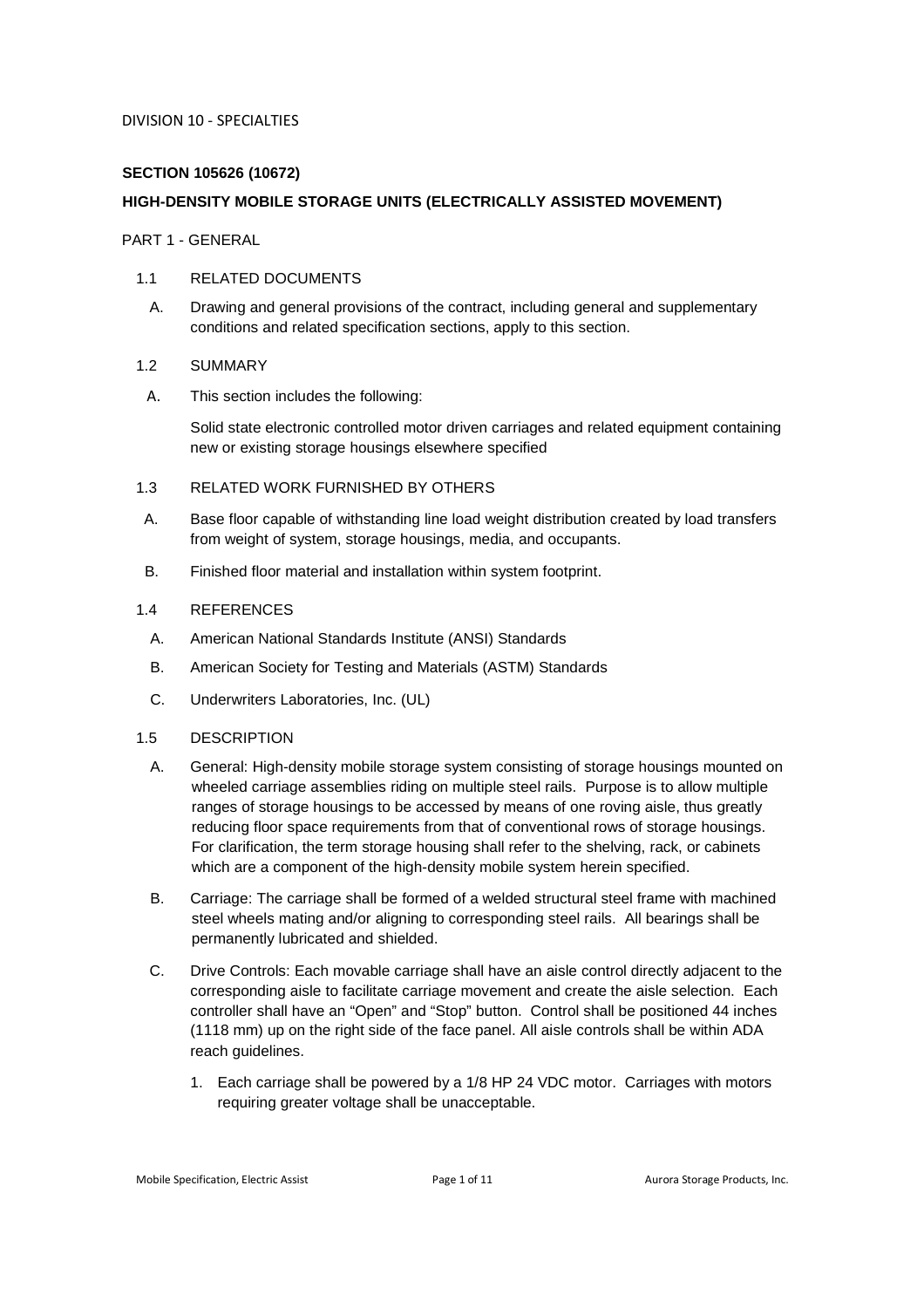- 2. Carriage drive mechanism shall be a direct drive, line shaft drive, or a synchro drive per manufacturer recommendations to best provide a smooth, non-binding, and nonslipping movement. Drive system shall be designed to provide a movement speed of 3 inches (76 mm) per second.
- 3. All bearings in drive system shall be permanently lubricated and shielded.
- D. Safety Items:
	- 1. An infrared photoelectric safety sweep shall be provided at a minimum of one per aisle.
		- a. (optional) An infrared photoelectric safety sweep shall be provided on both sides of all movable carriages.
		- b. (optional) An infrared photoelectric safety sweep shall be provided at waist level one per aisle or on both sides of all movable carriages.
	- 2. (optional) An infrared photoelectric aisle entry sensor shall be provided at the entrance to each aisle.

# E. Finishes:

- 1. Metal Components and Assemblies:
	- a. All components shall be finished with an electrostatically applied Gloss-Tek™ powder coat. Finish shall consist of a non-glare raised surface that provides scuff and scratch resistance. Finish shall be a non-VOC emitting hybrid powder coat which meets or exceeds ASTM test criteria for adhesion, flexibility, hardness, and humidity resistance. A minimum of 29 standard manufacturer's colors shall be offered at no additional charge and a minimum of 3 standard metallic colors shall be provided at an upcharge not to exceed 15%. Any special color match shall be made available per the standard manufacturer's published policy.
	- b. (optional) An antimicrobial powder coat finish which shall hinder the growth of gram positive and gram negative bacteria. This shall also include molds and yeasts. The antimicrobial properties shall be present and fully active for the life of the finish. All other Gloss-Tek™ powder coat characteristics shall apply.
	- c. (optional) An ESD powder coat finish which shall dissipate an electrostatic charge. The electrostatic dissipation properties shall be present and fully active for the life of the finish. Availability shall be limited to black or granite colors. All other Gloss-Tek™ powder coat characteristics shall apply.
- 2. Laminate Panels:
	- a. High Pressure Laminate Finish: To be selected from manufacturer's standard high pressure WilsonArt™ available colors and patterns.
	- b. (optional) High Pressure Laminate Finish: Provide another laminate manufacturer's color and pattern selection as selected by owner or architect.
	- c. Low Pressure Laminate Finish: To be selected from manufacturer's standard Thermal Fused low pressure laminate finishes.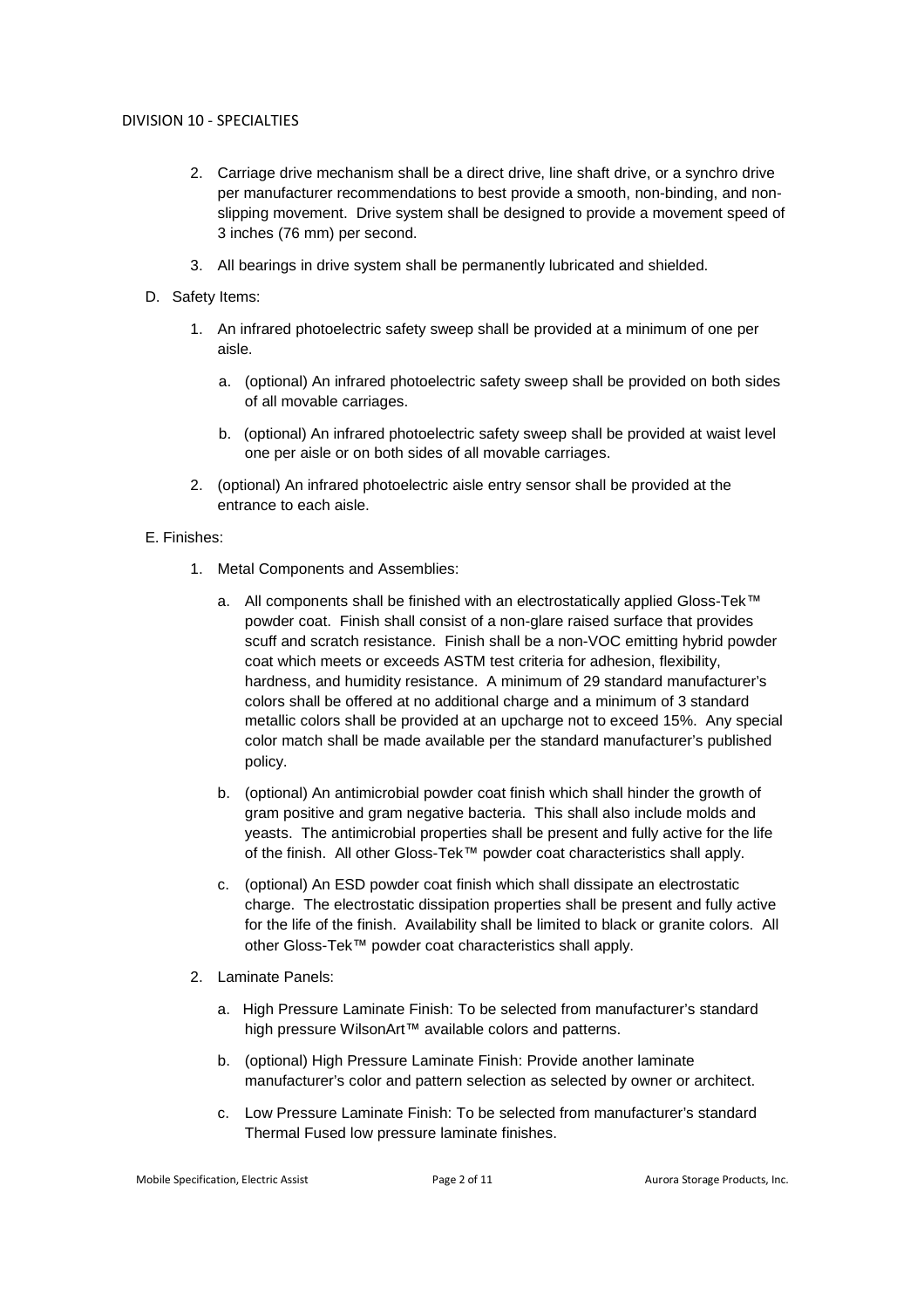F. Sizes: Per manufacturer's standard offering.

### 1.6 PERFORMANCE REQUIREMENTS

- A. Design Requirements:
	- 1. Consult drawing for plan view and elevation details.
	- 2. For ceiling height or sprinkler code requirements, rail with required grout for leveling, carriage structure, and storage housing heights must be considered for an overall system height.
	- 3. Carriages shall be designed to accommodate existing or new storage housings as specified in accompanying documentation.
- B. Seismic Performance: Provide high-density mobile (compact) storage units capable of withstanding the effects of earthquake motion as required by applicable building codes. Site specific third party evaluation shall be provided by licensed local structural engineer.

### 1.7 SUBMITTALS

- A. Product Data: Submit manufacturer's product literature and installation instructions.
- B. Drawings: Provide dimensional layout of complete system including elevations, adjacent room details including pertinent notations and descriptions. Provide dimensional drawings including elevations of all storage housings locating on or adjacent to the system specified.
- C. Initial Selection Samples: For initial selection of colors and textures, submit manufacturer's color chart(s) showing full range of colors and textures available.
- D. Samples: (optional) Provide minimum 3 inch (76 mm) square sample of each color and texture selected.
- E. Warranty: Submit a copy of manufacturer's warranty.
- F. Maintenance Data: Provide manufacturer's operation manual, maintenance and care instructions, and instructions for care and cleaning of the finish.
- G. Reference List: Provide list of recently installed similar type high-density mobile installations.
- H. A list shall be submitted of all specification deviations with a complete description and validation.

### 1.8 QUALITY ASSURANCE

- A. Manufacturer Qualifications: Engage an experienced manufacturer who has been continuously manufacturing this type of product without interruption for a minimum of 20 years and can supply a list of references upon request.
- B. Manufacturing Qualifications: Engage an experienced manufacturer whose internal processes meet or exceed ISO 9001 requirements.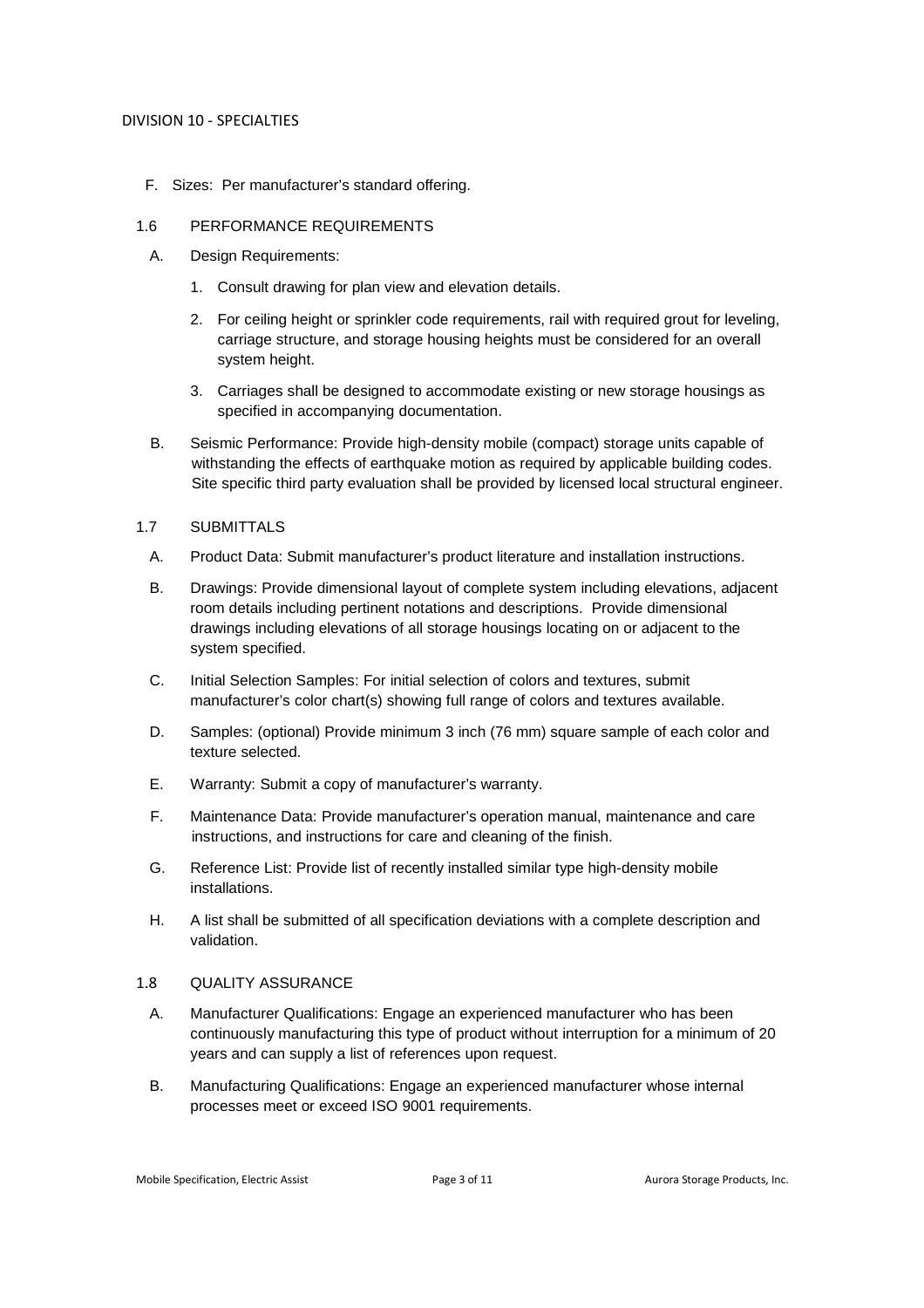C. Installer Qualifications: Engage an experienced installer who is authorized by the manufacturer to install a high-density mobile system of this magnitude and has a minimum of 1 year experience doing so.

### 1.9 DELIVERY, STORAGE AND HANDLING

A. Follow manufacturer's instructions and recommendations for delivery, storage and handling requirements.

### 1.10 PROJECT CONDITIONS

- A. Field Measurements: Verify all dimensions of perimeter area and proposed system prior to manufacture. Any variations shall be addressed by the general contractor or designated project representative prior to manufacture. Coordinate fabrication and delivery to ensure there is no delay in progress of the work.
- B. Established Dimensions: Where field measurements cannot be made without delaying the work, establish dimensions and proceed with fabricating high-density mobile storage units. At this point it is the sole responsibility of the general contractor or designated project representative to coordinate verified field dimensions with the manufacturer in a timely fashion.

### 1.11 SEQUENCING AND SCHEDULING

- A. Sequence high-density mobile storage system with adjoining work to minimize possibility of damage and soiling during entire construction period.
- B. Schedule installation of specified high-density mobile system after finishing operations; including painting have been completed.
- C. Delivery, Storage, and Handling: Comply with all instructions and recommendations made by manufacturer or manufacturer's representative for delivery, storage, and handling requirements.
- D. Pre-installation Conference: Schedule and conduct conference on project site to review methods, procedures, and logistic details for coordination of installation of high-density mobile system.
	- 1. Recommend attendees:
		- a. Owner's representative
		- b. Prime contractor or representative
		- c. Architect, engineer, or person responsible for the layout design
		- d. Manufacturer's representative
		- e. Subcontractors or installers whose work may affect, or be affected by the installation of this system

# 1.12 WARRANTY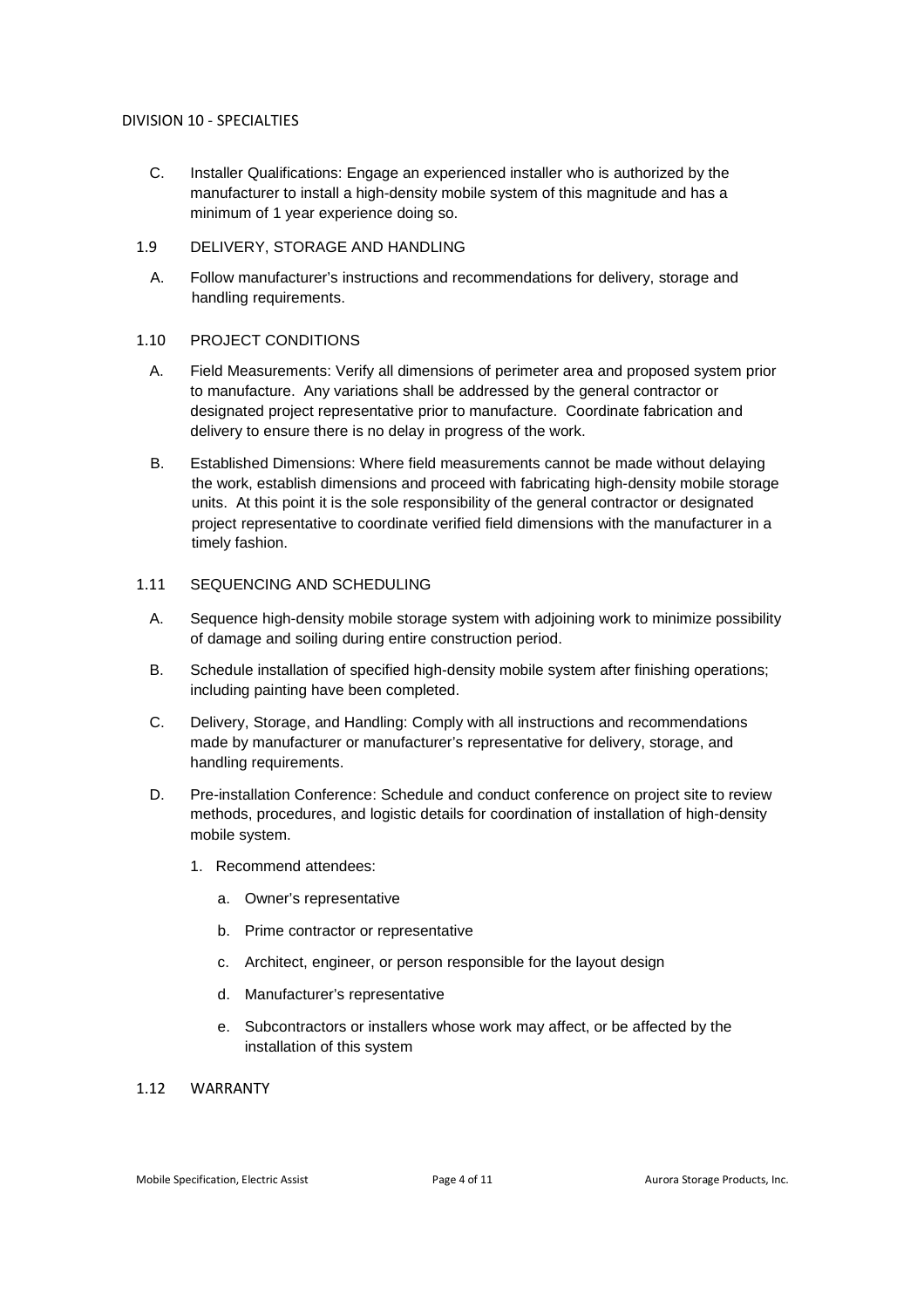- A. Provide a written warranty, executed by contractor, installer, and manufacturer, agreeing to repair or replace equipment which fails in materials or workmanship within the established warranty period. This warranty shall be in addition to, and not a limitation of, other rights the owner may have under general conditions provisions of the contract documents.
- B. In addition, shall warrant the high-density mobile storage system against defects in material and workmanship for a minimum of 10 years from date of final acceptance by owner.

# PART 2 – PRODUCTS

# 2.1 MANUFACTURERS

A. General: Specifications stated herein are based upon high-density compact mobile storage products manufactured by Aurora Storage Products, Inc. Upon successfully meeting specification requirements, other manufacturers may be included following written acceptance.

# 2.2 BASIC MATERIALS

- A. General: Provide materials and quality of workmanship, which meet or exceed established industry standards for products specified. Material selection and composition shall be manufacturer's option unless indicated otherwise. Fabricate units from ASTM Class 1, cold-rolled commercial grade sheet or coil steel with all bends and radiuses consistent and true.
- B. Laminate Panels:
	- 1. High Pressure Plastic Laminate: Shall conform to NEMA LD-3 .040 inch (1 mm) vertical grade.
	- 2. Low Pressure Laminate: Shall be constructed from 3/4 inch (19 mm) 45 lb./cu. ft. (720 kg/m3) particleboard core panel with integral thermal fused laminated surface on face and back.
- C. Grout: Shall be ready-mixed high strength; controlled expansive grout with superior dynamic load stability, which when mixed with water shall harden rapidly to produce a permanent foundation for the mobile storage system. Grout shall be non-corrosive, nonmetallic and non-shrink. The grout after curing shall have a minimum strength of 8000 pounds (3629 kg) per square inch.

# 2.3 MANUFACTURED COMPONENTS

- A. Rail:
	- 1. Rail shall be ASTM/AISI Type 1045 steel of manufacturer's selection designed and manufactured to carry a load of 1000 pounds per lineal foot (1488 kg/m) of carriage length.
	- 2. Rail shall be designed to be anchored to a structurally sound base floor capable of supporting fully loaded system and exhibiting a maximum deflection not to exceed L/480.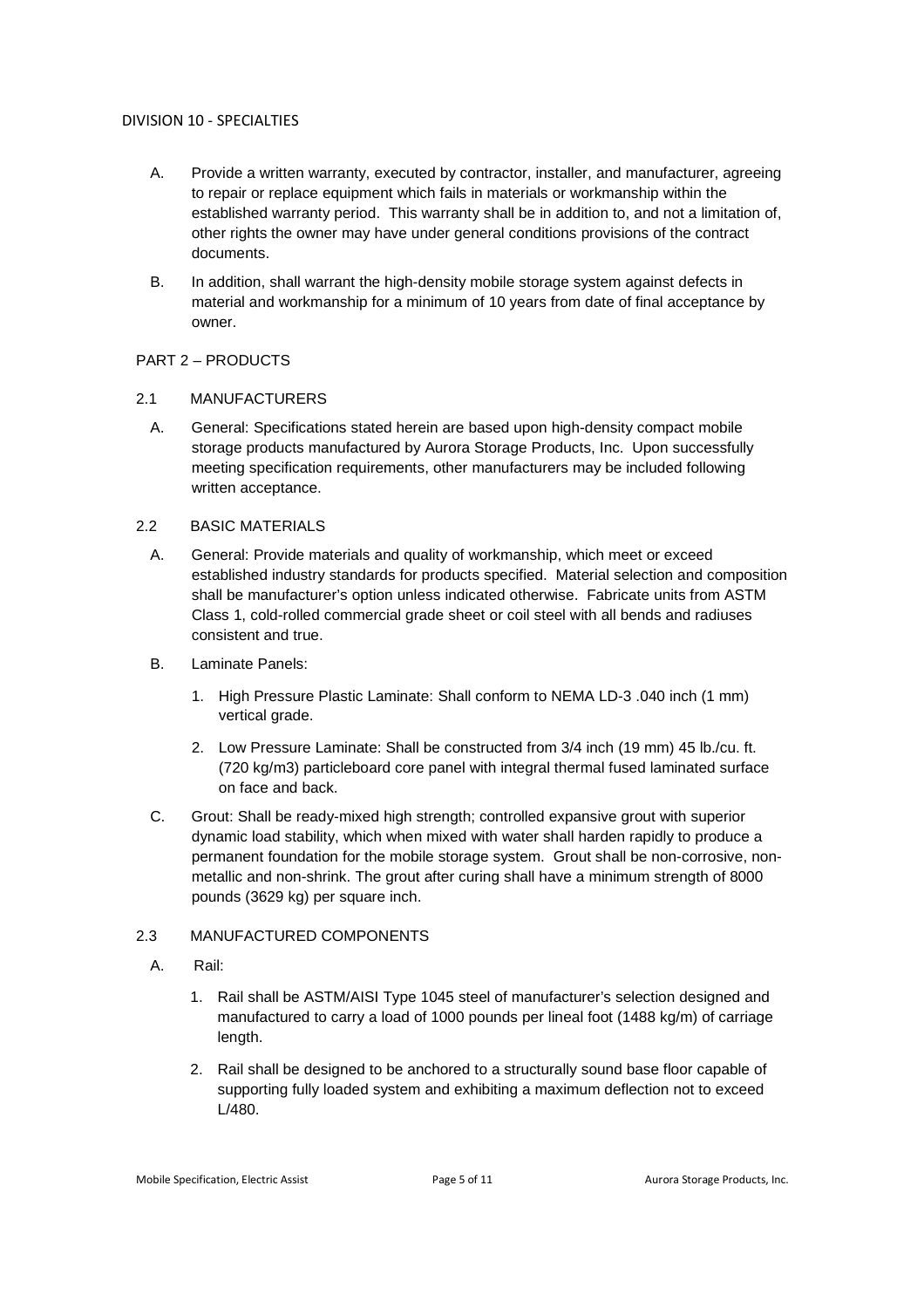- 3. Rail shall be positioned, leveled and grouted in accordance with the manufacturer's instructions, providing a minimum of 7/16 inch (11 mm) of grout under the rail from the high spot on the floor. Void under leveled rail shall be completely filled with a non-shrink grout.
- 4. Shimming of rail is not acceptable either as a means of support or for leveling. Rail shall be drilled and tapped to accommodate leveling screws adjacent to all anchor holes. Each rail shall have a minimum width of 2-3/8 inch (60 mm) and all rails must extend completely under all stationary ranges.
- 5. Rail shall be level not to exceed 1/16 inch (1.6 mm) maximum variation from true level within module and 1/16 inch (1.6 mm) maximum variation between adjacent rails perpendicular to rail direction. Each section of rail shall be a minimum of 12 inches (305 mm) and a maximum of 120 inches (3048 kg) with shorter length used only to terminate each individual rail assembly.
- 6. Each end of the rail shall be connected by means of twin stainless steel dowels pinned between the rail splice. The splice shall be designed for the most severe operating conditions. Connection joints shall demonstrate vertical and horizontal continuity and provide a transfer of load to and from the adjoining rail sections. Butt splice joints and tongue and groove rail splice joints which only prevent movement in one direction are unacceptable.
- B. Floor and Ramp:
	- 1. Floor shall be constructed of a minimum of 3/4 inch (19 mm) underlayment grade exterior glue 5-ply plywood. There shall be no open gaps between the floor and the rail. Fire retardant rated plywood shall be available as an option where required by code.
	- 2. Ramp shall be constructed of stainless steel or galvanized steel.
	- 3. Ramp shall not extend beyond the end of the carriage if at all avoidable. It shall be understood that with certain ramp and carriage size combinations this may be unavoidable. The vertical transition from the ramp edge to the floor shall be a maximum of 1/8 inch (3 mm) with ramp having a maximum slope of nine degrees.
	- 4. Ramp shall extend under all mobile and stationary carriages.
- C. Carriages:
	- 1. Carriages are to be welded steel construction. Riveted or bolted carriages shall be unacceptable. Galvanized components are unacceptable. Components of unlike finish or material are unacceptable.
	- 2. Carriage side structural members shall be not less than 5-15/16 inches (151 mm) in height from bottom flange of carriage to storage housing base rest.
	- 3. Carriage shall be designed for a capacity of 1000 pounds per linear foot (1488 kg/m).
	- 4. Carriage construction shall provide for shelving to be securely anchored with vibration-proof fasteners.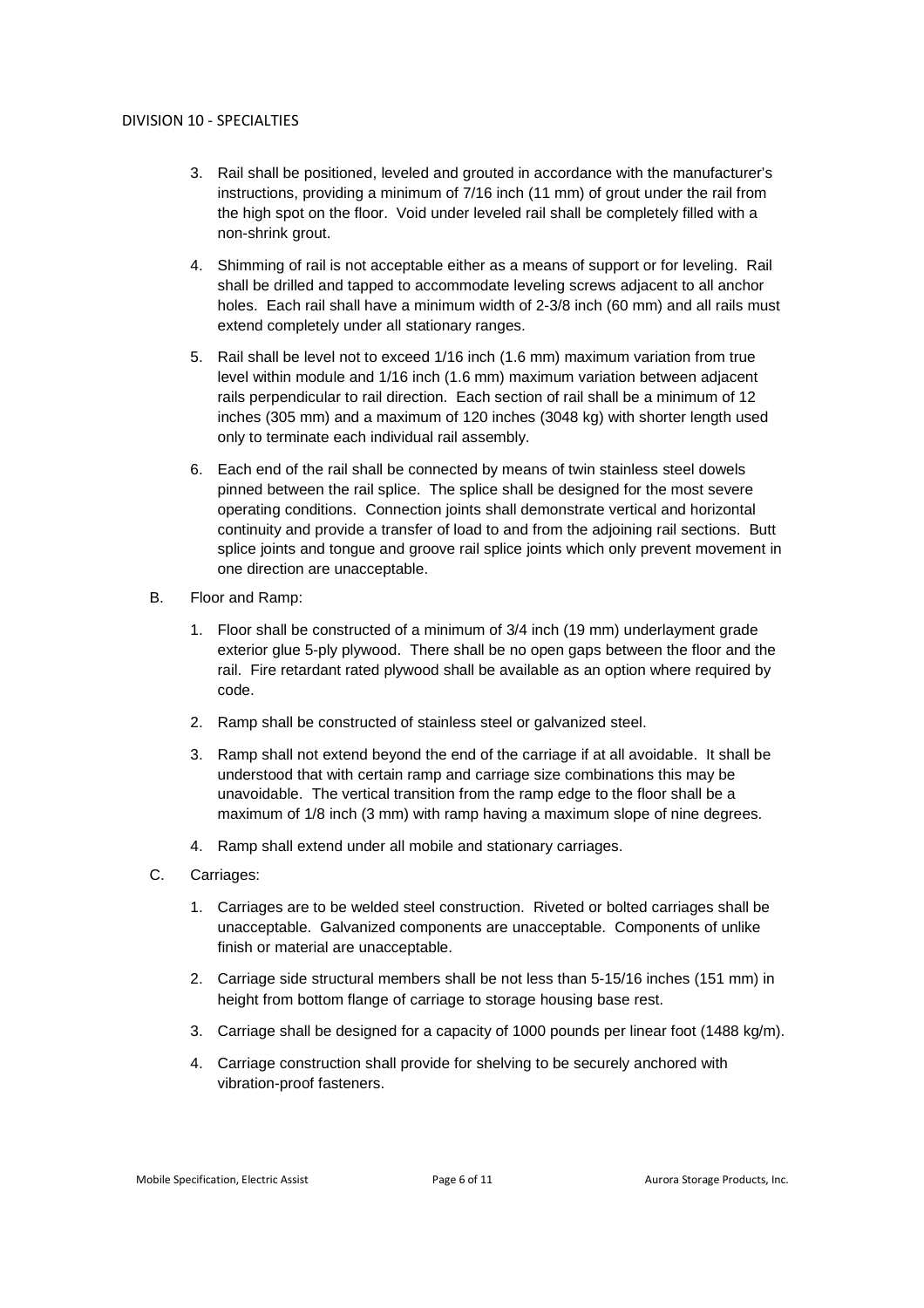- 5. Carriages designed to recess the shelving or storage housing, thus causing the carriage to protrude beyond the plane of the face of the shelving or storage housing shall be unacceptable.
- 6. Carriages shall be powder coat finished inside and out. Galvanized components are unacceptable.
- 7. Fixed carriages shall be of the same construction and height as the mobile carriages and securely anchored to the continuous rail located beneath the fixed carriages.
- 8. Splices shall be designed to maintain proper unit alignment with no visible fasteners on the outside of the carriage. Fasteners connecting any carriage splice joint shall be vibration-proof in design.
- 9. Carriages shall be straight and square. There shall be no movement in any splice or welded joint when loaded to recommendation and normal operation is applied.
- D. Wheels:
	- 1. All wheels whether load or driven shall be a minimum of 5 inches (127 mm) in diameter, constructed of cast ductile iron, and precision machined for smooth operation and to ensure compatibility to the corresponding rail.
	- 2. Bearings shall be permanently lubricated and shielded.
	- 3. Dynamic load rating on wheel bearings shall be a minimum of 4400 pounds (1996 kg) per wheel.
- E. Guidance:
	- 1. Guide Design:
		- a. A minimum of 2 guide rails shall be required to ensure precise carriage tracking alignment.
		- b. All guide rails shall have a convex top surface to provide friction-free selfcentering alignment with the carriage guide wheels.
		- c. All carriage guide wheels shall have a concave load surface which aligns with the guide rail to provide precise carriage tracking.
		- d. Roller guide and dual flange wheel methods of guidance which have play between the guide points and the rail sides shall be unacceptable.
	- 2. Direct Drive:
		- a. Shaft shall be a minimum of 3/4 inch (19 mm) diameter solid steel.
		- b. Drive shaft shall be a non-load bearing member of the drive mechanism for ease of movement.
		- c. Couplers shall be securely keyed into place to prevent looseness in the drive mechanisms.
		- d. Drive shaft must drive all wheels on one side of the carriage.
	- 3. Synchro Drive: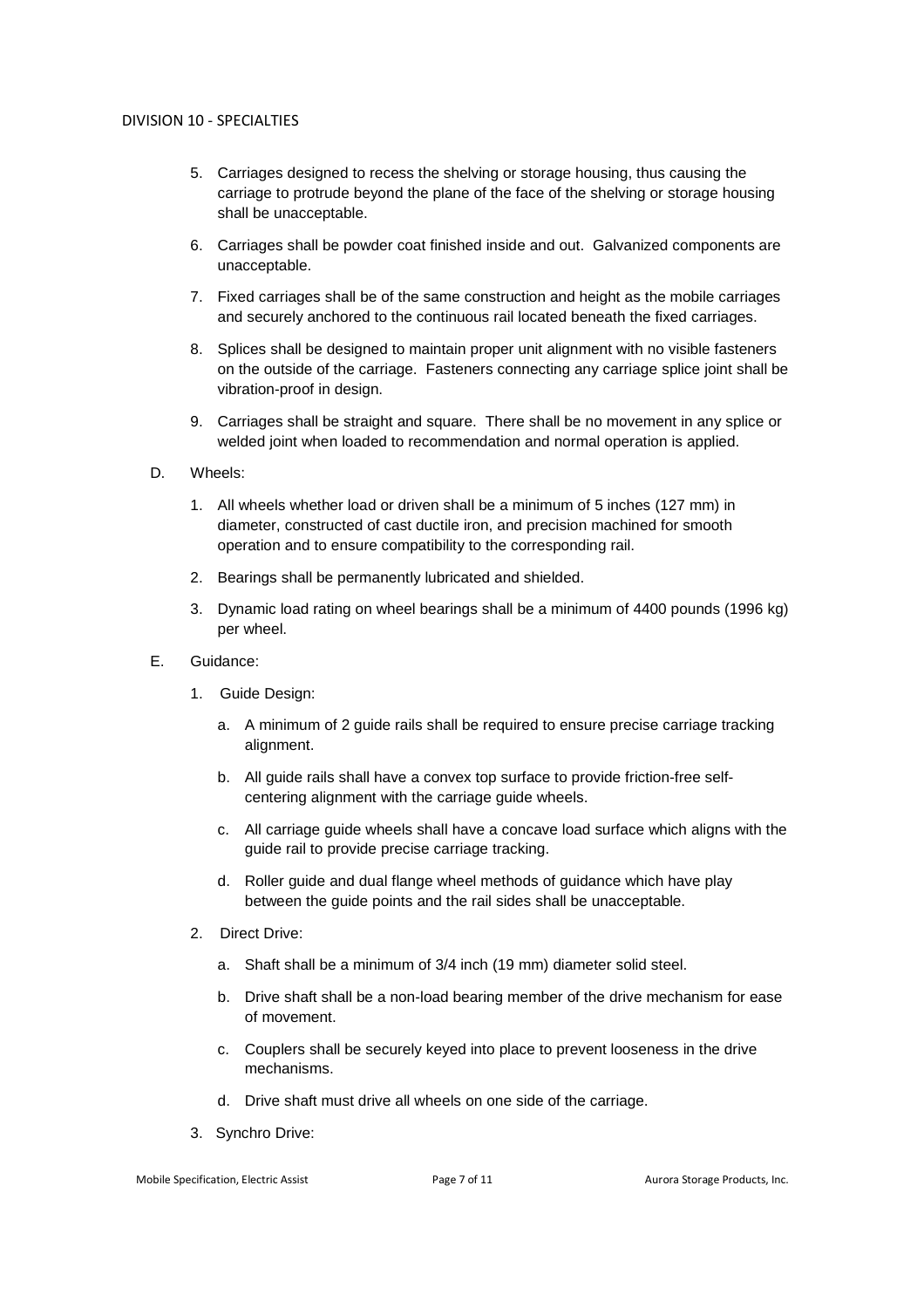- a. System shall consist of a combination of 3/4 inch (19 mm) diameter drive shafts and 1-1/2 inch (38 mm) minimum diameter torque tubes.
- b. Both wheels on first and last rail must be driven and guided in a synchronous motion. Systems that do not drive both ends synchronously are unacceptable.
- c. Shaft tube connections shall be securely keyed into place to prevent any play or looseness in the drive mechanisms.
- F. Operation:
	- 1. Carriage control shall start carriage motors sequentially to minimize power demands and to decrease point load concentration at the floor.
	- 2. Power Requirements: 120 VAC 15 amp 60 Hertz single phase.
	- 3. All control functions shall be intuitive and user friendly whether for public or private usage. Controls shall incorporate touchpad interface for reliability. Physical pushbuttons are unacceptable.
		- a. Carriage control shall contain indicator LEDs to provide a visual safety status.
		- b. Carriage control shall flash a green arrow indicating a new aisle selection.
		- c. Carriage control shall display solid red when a safety is activated adjacent to the open aisle.
		- d. Carriage control shall display solid amber when the Passive Aisle Block has been activated.
	- 4. Entire system shall incorporate "plug and play" microprocessor technology for reliability and ease of service.
	- 5. Entire system shall be UL and C-UL System Listed. Those which are component only listed shall be unacceptable.
	- 6. (optional) Dual control Carriage controls shall be available at each end of each possible aisle.
	- 7. All movable carriages shall have a "LOCK" capability, which electronically converts a moveable carriage into a stationary parked carriage. The "LOCK" capability can also be used to lock out aisle access.
	- 8. All moveable carriages shall have a "DISTANCE CALIBRATION" capability which electronically adjusts stopping distances.
	- 9. All moveable carriages shall have a "MANUAL DRIVE" capability which electronically temporarily over-rides all settings.
	- 10. All moveable carriages shall have a "PASSIVE AISLE BLOCK" capability which can be electronically enabled or disabled.
	- 11. Each movable carriage shall have a manual override capability to provide carriage movement in the unlikely event of motor failure.
	- 12. Operator controls and aisle access both into and around the system shall conform to all applicable codes including but not limited to the Americans with Disabilities Act.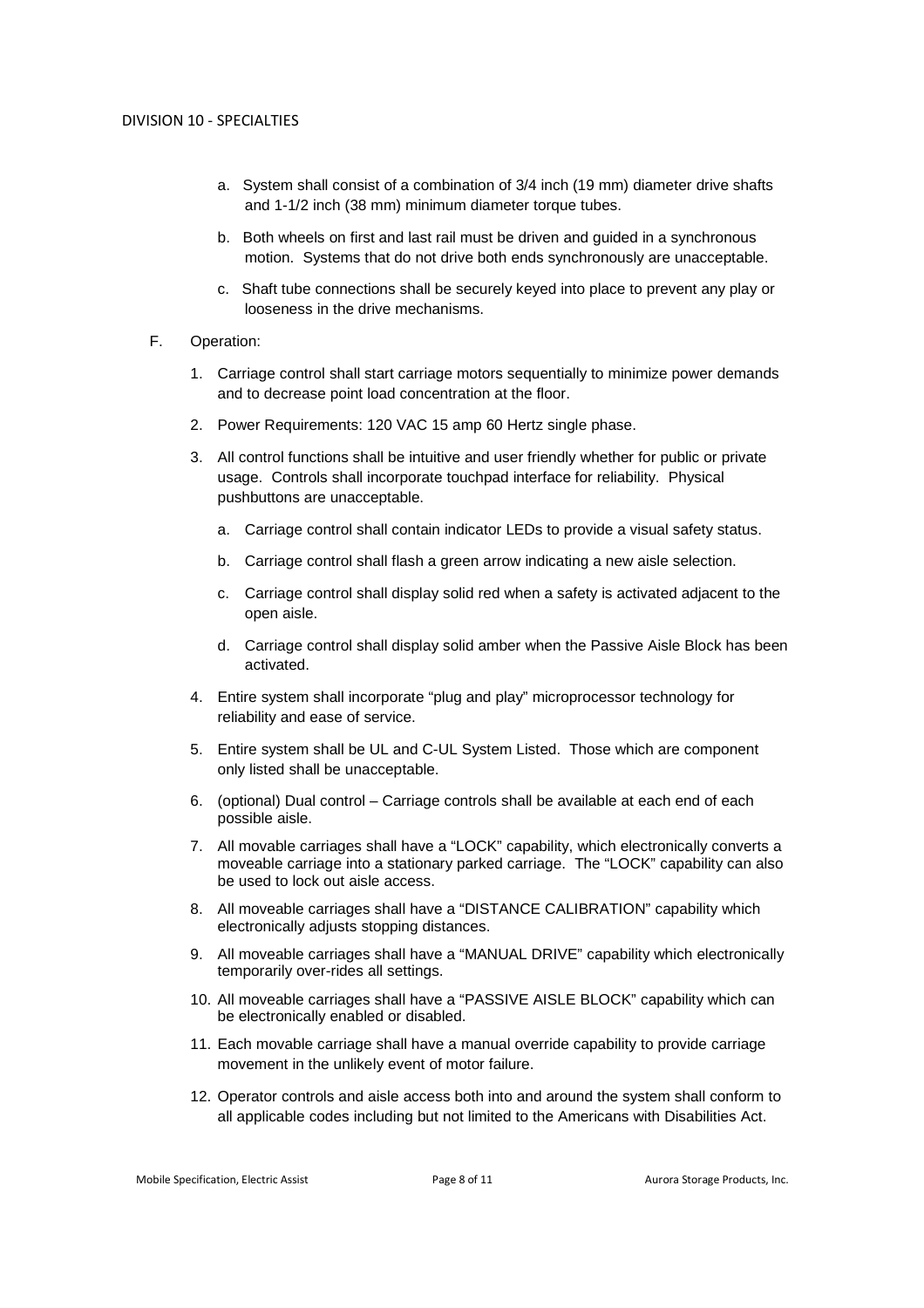- G. End/Face Panels:
	- 1. End panels or chain box covers shall be provided to cover the drive chain mechanism and enhance the aesthetics of the system.
	- 2. End panels must extend the full width of the carriage and extend from the bottom edge of the carriage to the top of the storage housing on the carriage.
	- 3. End panel selection shall be from the following options:
		- a. Steel: Panels less than 48 inches (1219 mm) in width shall be fabricated from 16 gauge powder coated steel. Panels 48 inches (1219 mm) wide and greater may be fabricated from a lesser gauge sheet steel if additional reinforcing hat channel are provided. Finish and color shall be selected from manufacturer's full offering.
		- b. High Pressure: Shall consist of plastic laminate clad particle board with matching self-edged laminate clad side returns.
		- c. High Pressure: Shall consist of plastic laminate clad particle board with black plastic integral side edge covers and spacer tubes.
		- d. Thermal Fused Low Pressure: Shall consist of plastic laminate clad particle board with black plastic integral side edge covers and spacer tubes.
		- e. Solid Wood: Shall be design, wood species and finish as determined by architect. Finished product shall meet applicable AWI standards for appearance and craftsmanship. Benchmark shall be products provided by Wood-Tek™.
- H. Accessories: (optional)
	- 1. Provide manufacturer's standard. Location and quantity as indicated on the drawings.
		- a. Touch Screen Programmable Control
		- b. Programmability for 99 PINs for security and/or lockout purposes
		- c. Fire Park
		- d. Night Park
		- e. Manual Aisle Reset
		- f. Uninterrupted Power Supply (UPS) Battery Backup
		- g. Aisle Lighting
- I. Environmental Requirements: All carriages, steel shelving, and steel end panels shall contain a minimum of 40% recycled steel content, comprised of a mixture of post and pre-consumer and industrial. Finishes on carriages, steel shelving, and steel end panels shall be a Gloss-Tek™ powder coat finish with low VOC (volatile organic compounds) and application must incorporate a powder recycle process.

### 2.4 FABRICATION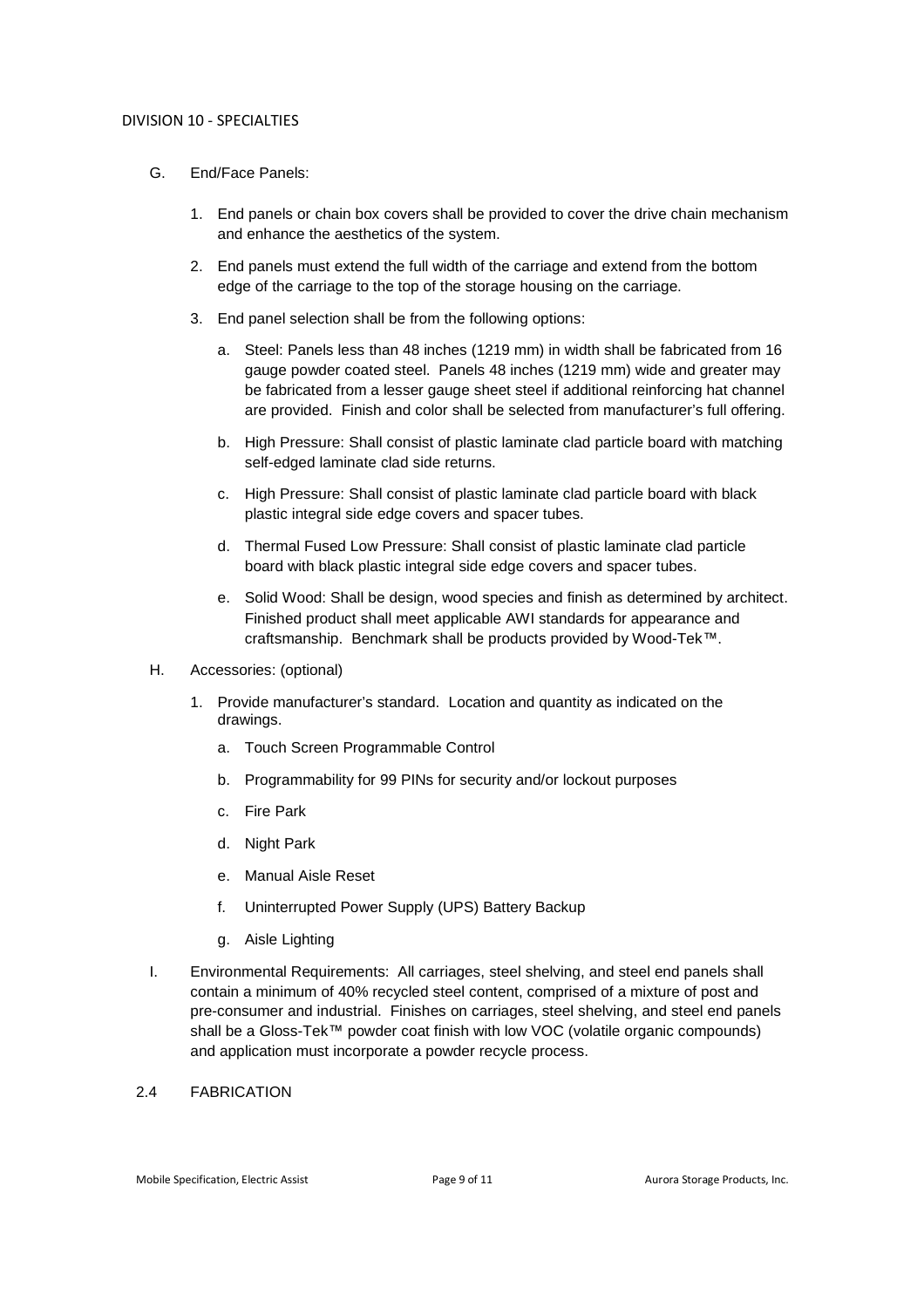A. General: Coordinate all parties to ensure timely execution of this project and to related work. Ensure that all necessary information relating to this portion of the project has been transmitted to the parties involved.

# PART 3 – EXECUTION

# 3.1 EXAMINATION

- A. Verify that building floor structure is adequate to support high-density mobile system within limits of established deflection criteria based on mobile system type and manufacturer's published criteria.
- B. With installer present, examine floor area within area of mobile system to verify that it is in condition per manufacturer's requirements for rail installation.
- C. With installer present, examine mobile carriages for proper sizing, proper placements of support members for the shelving, and to ensure that mounting surface is square and level
- D. For all installations it shall be the installer's responsibility to know and to execute all phases of the installation in compliance with local building codes.

### 3.2 INSTALLATION

A. General: Follow all manufacturer's documented instructions and procedures for installation of rail, floor and ramp if applicable, fixed and movable carriages, shelving, panels and related accessories.

# 3.3 FIELD QUALITY CONTROL

- A. Verify all fixed and movable carriages are installed and operating square and level. Correct if necessary.
- B. Verify all end or face panels, shelving components and accessories are aligned properly. Correct if necessary.
- C. Replace components that are scratched, dented, or damaged in any manner with new items from the manufacturer. Surface scratches may be touched up but repair must be complete and undistinguishable.

# 3.4 ADJUSTING

A. Adjust all components and accessories to provide smooth operation and proper tracking alignment. Perform final visual check that all panels align when aisles are closed, and all gaps are consistent.

# 3.5 CLEANING

A. Upon completion of installation, clean all components and surfaces. Cover to protect from dust and environmental fallout as a result of other work continuing in the surrounding area. Remove all packaging material and debris that accumulated as a result of the installation immediately upon completion. Leave area of installation neat, in broom clean condition, and ready to present to appropriate persons.